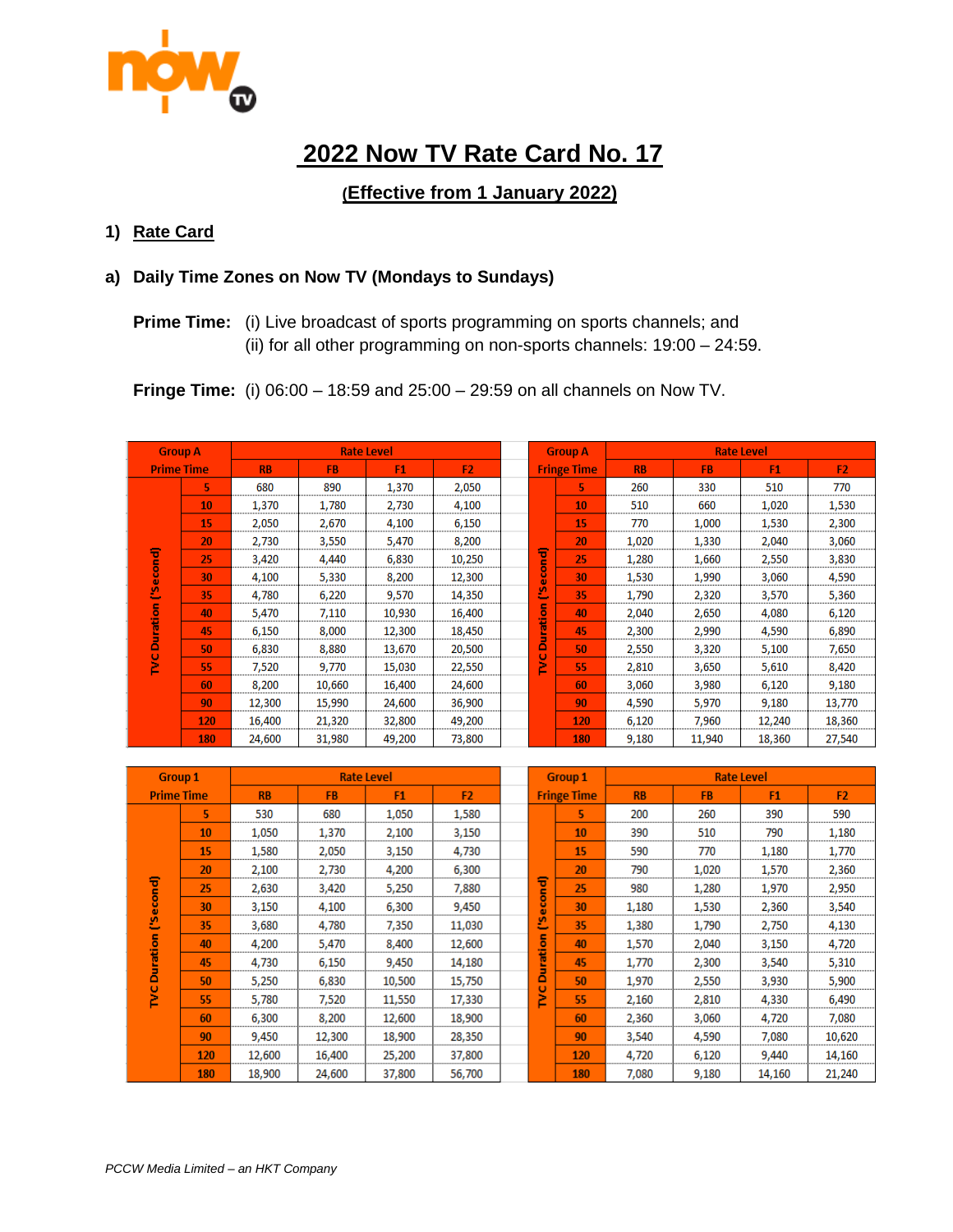

| <b>Group 2</b>    |                | <b>Rate Level</b> |           |                |                |  |                    | <b>Group 2</b> | <b>Rate Level</b> |           |                |                |
|-------------------|----------------|-------------------|-----------|----------------|----------------|--|--------------------|----------------|-------------------|-----------|----------------|----------------|
| <b>Prime Time</b> |                | <b>RB</b>         | <b>FB</b> | F <sub>1</sub> | F <sub>2</sub> |  | <b>Fringe Time</b> |                | <b>RB</b>         | <b>FB</b> | F <sub>1</sub> | F <sub>2</sub> |
|                   | 5 <sup>1</sup> | 210               | 270       | 420            | 630            |  |                    | 5.             | 80                | 100       | 160            | 240            |
|                   | 10             | 420               | 550       | 840            | 1,260          |  | cond)              | 10             | 160               | 200       | 310            | 470            |
|                   | 15             | 630               | 820       | 1,260          | 1,890          |  |                    | 15             | 240               | 310       | 470            | 710            |
|                   | 20             | 840               | 1,090     | 1,680          | 2,520          |  |                    | 20             | 310               | 410       | 630            | 940            |
| econd)            | 25             | 1,050             | 1,370     | 2,100          | 3,150          |  |                    | 25             | 390               | 510       | 780            | 1,180          |
|                   | 30             | 1,260             | 1,640     | 2,520          | 3,780          |  | $\omega$           | 30             | 470               | 610       | 940            | 1,410          |
| Ø                 | 35             | 1,470             | 1,910     | 2,940          | 4,410          |  | బి                 | 35             | 550               | 710       | 1,100          | 1,650          |
|                   | 40             | 1,680             | 2,190     | 3,360          | 5,040          |  |                    | 40             | 630               | 810       | 1,250          | 1,880          |
| Duration          | 45             | 1,890             | 2,460     | 3,780          | 5,670          |  | Duration           | 45             | 710               | 920       | 1,410          | 2,120          |
|                   | 50             | 2,100             | 2,730     | 4,200          | 6,300          |  | o                  | 50             | 780               | 1,020     | 1,570          | 2,350          |
| ğ                 | 55             | 2,310             | 3,010     | 4,620          | 6,930          |  | Ē                  | 55             | 860               | 1,120     | 1,720          | 2,590          |
|                   | 60             | 2,520             | 3,280     | 5,040          | 7,560          |  |                    | 60             | 940               | 1,220     | 1,880          | 2,820          |
|                   | 90             | 3,780             | 4,920     | 7,560          | 11,340         |  |                    | 90             | 1,410             | 1,830     | 2,820          | 4,230          |
|                   | <b>120</b>     | 5,040             | 6,560     | 10,080         | 15,120         |  |                    | 120            | 1,880             | 2,440     | 3,760          | 5,640          |
|                   | <b>180</b>     | 7,560             | 9,840     | 15,120         | 22,680         |  |                    | 180            | 2,820             | 3,660     | 5,640          | 8,460          |

| Group 3           |     | <b>Rate Level</b> |           |                |                |  |                    | Group 3 | <b>Rate Level</b> |           |                |                |
|-------------------|-----|-------------------|-----------|----------------|----------------|--|--------------------|---------|-------------------|-----------|----------------|----------------|
| <b>Prime Time</b> |     | <b>RB</b>         | <b>FB</b> | F <sub>1</sub> | F <sub>2</sub> |  | <b>Fringe Time</b> |         | <b>RB</b>         | <b>FB</b> | F <sub>1</sub> | F <sub>2</sub> |
|                   | 5.  | 110               | 140       | 210            | 320            |  |                    | 5.      | 40                | 50        | 80             | 120            |
|                   | 10  | 210               | 270       | 420            | 630            |  | cond)<br>$\omega$  | 10      | 80                | 100       | 160            | 240            |
|                   | 15  | 320               | 410       | 630            | 950            |  |                    | 15      | 120               | 160       | 240            | 360            |
|                   | 20  | 420               | 550       | 840            | 1,260          |  |                    | 20      | 160               | 210       | 320            | 480            |
| econd)            | 25  | 530               | 680       | 1,050          | 1,580          |  |                    | 25      | 200               | 260       | 400            | 600            |
|                   | 30  | 630               | 820       | 1,260          | 1,890          |  |                    | 30      | 240               | 310       | 480            | 720            |
| లి                | 35  | 740               | 960       | 1,470          | 2,210          |  | ş۵<br>÷            | 35      | 280               | 360       | 560            | 840            |
|                   | 40  | 840               | 1,090     | 1,680          | 2,520          |  | ration             | 40      | 320               | 410       | 640            | 960            |
| Duration          | 45  | 950               | 1,230     | 1,890          | 2,840          |  |                    | 45      | 360               | 470       | 720            | 1,080          |
|                   | 50  | 1,050             | 1,370     | 2,100          | 3,150          |  | ā                  | 50      | 400               | 520       | 800            | 1,200          |
| ž                 | 55  | 1,160             | 1,500     | 2,310          | 3,470          |  | ž                  | 55      | 440               | 570       | 880            | 1,320          |
|                   | 60  | 1,260             | 1,640     | 2,520          | 3,780          |  |                    | 60      | 480               | 620       | 960            | 1,440          |
|                   | 90  | 1,890             | 2,460     | 3,780          | 5,670          |  |                    | 90      | 720               | 930       | 1,440          | 2,160          |
|                   | 120 | 2,520             | 3,280     | 5,040          | 7,560          |  |                    | 120     | 960               | 1,240     | 1,920          | 2,880          |
|                   | 180 | 3,780             | 4,920     | 7,560          | 11,340         |  |                    | 180     | 1,440             | 1,860     | 2,880          | 4,320          |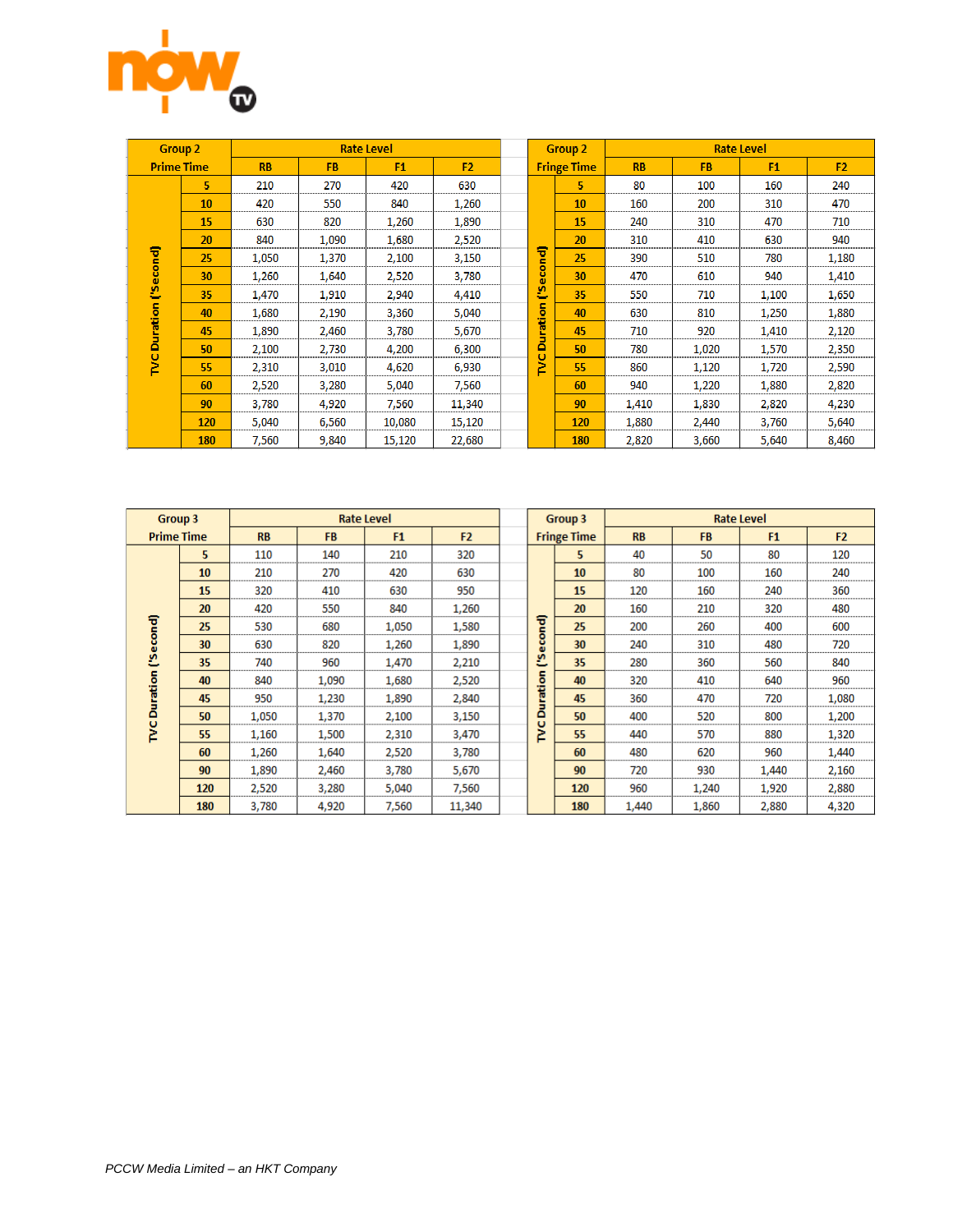

# **b) Channel Groups**

## **Table 1:**

| <b>Channel Name</b>              | <b>Channel No.</b> |  |  |  |  |  |  |  |
|----------------------------------|--------------------|--|--|--|--|--|--|--|
| <b>Channel Group A</b>           |                    |  |  |  |  |  |  |  |
| Now NEWS                         | 332                |  |  |  |  |  |  |  |
| <b>Channel Group 1</b>           |                    |  |  |  |  |  |  |  |
| Now Baogu Movies                 | 133                |  |  |  |  |  |  |  |
| <b>SCM</b>                       | 139                |  |  |  |  |  |  |  |
| <b>Now Business News Channel</b> | 333                |  |  |  |  |  |  |  |
| Now Sports Premier League 1-6    | 621-626            |  |  |  |  |  |  |  |
| <b>Channel Group 2</b>           |                    |  |  |  |  |  |  |  |
| Now Drama Channel                | 102                |  |  |  |  |  |  |  |
| Now Chinese Drama Channel        | 105                |  |  |  |  |  |  |  |
| NowJelli                         | 108                |  |  |  |  |  |  |  |
| Now Baogu Superstars             | 138                |  |  |  |  |  |  |  |
| tvN                              | 155                |  |  |  |  |  |  |  |
| <b>Discovery Channel</b>         | 209                |  |  |  |  |  |  |  |
| <b>Animal Planet</b>             | 210                |  |  |  |  |  |  |  |
| TLC                              | 213                |  |  |  |  |  |  |  |
| National Geographic              | 215                |  |  |  |  |  |  |  |
| Nat Geo Wild                     | 216                |  |  |  |  |  |  |  |
| <b>AXN</b>                       | 512                |  |  |  |  |  |  |  |
| Now Sports Prime                 | 630                |  |  |  |  |  |  |  |
| Now Sports 1                     | 631                |  |  |  |  |  |  |  |
| belN - Now Sports 2              | 632                |  |  |  |  |  |  |  |
| Now Sports 3                     | 633                |  |  |  |  |  |  |  |
| Now Sports 4                     | 634                |  |  |  |  |  |  |  |
| Now Sports 5                     | 635                |  |  |  |  |  |  |  |
| Now Sports 6                     | 636                |  |  |  |  |  |  |  |
| Now Sports 7                     | 637                |  |  |  |  |  |  |  |
| belN SPORTS 1                    | 638                |  |  |  |  |  |  |  |
| belN SPORTS 2                    | 639                |  |  |  |  |  |  |  |
| belN SPORTS 3                    | 643                |  |  |  |  |  |  |  |
| belN SPORTS 4                    | 644                |  |  |  |  |  |  |  |
| belN SPORTS 5                    | 645                |  |  |  |  |  |  |  |
| <b>SPOTV</b>                     | 670                |  |  |  |  |  |  |  |
| Now Sports Plus                  | 680                |  |  |  |  |  |  |  |
| <b>Channel Group 3</b>           |                    |  |  |  |  |  |  |  |
| Animax                           | 150                |  |  |  |  |  |  |  |
| <b>CNBC</b>                      | 319                |  |  |  |  |  |  |  |
| <b>Bloomberg Television</b>      | 321                |  |  |  |  |  |  |  |
| Now668                           | 668                |  |  |  |  |  |  |  |
| Now Golf 2                       | 683                |  |  |  |  |  |  |  |
| Now Golf 3                       | 684                |  |  |  |  |  |  |  |

\*The list of channels in Table 1 may be changed from time to time with or without prior notice.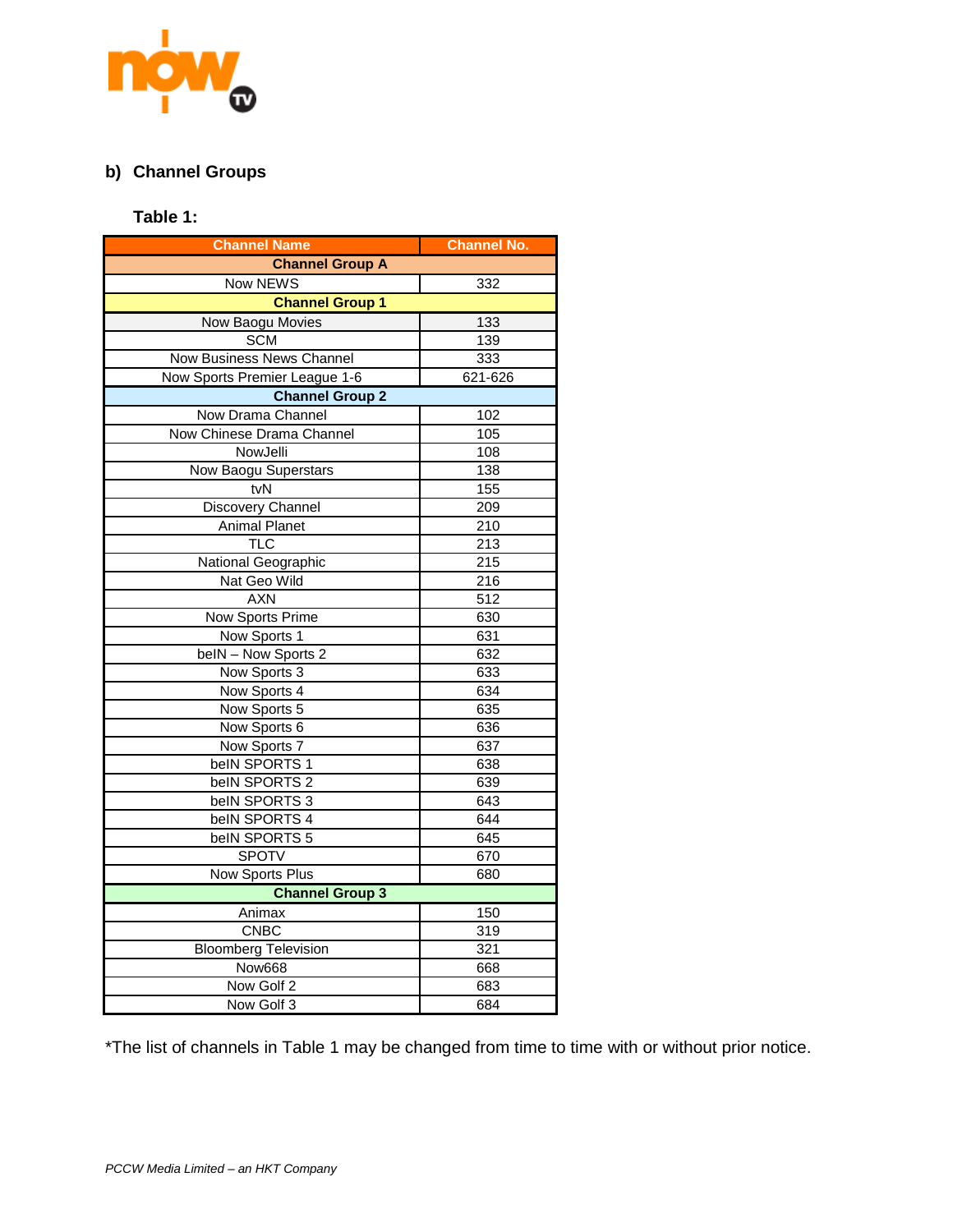

#### **2) Now TV Pre-emption Structure**

#### **a) Pre-emption in general:**

- A Special Program pre-empts a Sponsored Program
- A Sponsored Program pre-empts a Spot
- $\triangleright$  A Spot with a higher rate level pre-empts a Spot of lower rate level.
- $\triangleright$  A longer duration Spot pre-empts a shorter duration Spot of the same Product Category if it is less than 30 seconds

#### **b) Pre-emption by Spots**

 $\triangleright$  Subject to availability, a Spot of a higher rate level pre-empts a Spot of a lower rate level in the order of: F2, F1, FB, and RB.

**Rotational Basic (RB)**: Subject to availability, a rotational Spot within a specific time zone may be bought at RB rate. This RB Spot is subject to pre-emption by a Spot bought at a higher rate class of FB or F1 or F2 rate up to FOUR (4) Business Days before the date of broadcast.

**Fixed Basic (FB):** Subject to availability, a fixed position Spot within a specific time zone may be bought at FB rate. This FB Spot is subject to pre-emption by a Spot bought at the higher rate class of F1 or F2 rate up to FOUR (4) Business Days before the date of broadcast.

**F1:** Subject to availability, a fixed position Spot within a specific time zone may be bought at F1 rate. This F1 Spot is subject to pre-emption by a Spot bought at the higher rate class of F2 rate up to FOUR (4) Business Days before the date of broadcast.

**F2:** Subject to availability, a fixed position Spot may be bought at F2 rate.

**Pre-emption by Sponsored Program and/or Special Program**: Subject to availability, all Spots are subject to pre-emption by any Sponsored Program and/or Special Program, up to ONE (1) Business Day before the date of broadcast.

Subject to airtime availability, PCCW shall offer an alternative Spot to any Advertiser whose Booking was pre-empted. If such Advertiser fails to notify PCCW in writing within TWO (2) Business Days upon receipt of notice of such pre-emption that it does not accept the alternative Spot offered by PCCW, the Advertiser shall be deemed to have accepted the alternative Spot offered.

When a Spot is pre-empted, an Advertiser may request PCCW to:

- i. reschedule the Spot to another date or the same date and another Time Zone or the same Time Zone with the same rate level, anytime between 1 January 2022 and 31 December 2022;
- ii. change the rate level of such Spot and reschedule the Spot to another date or the same date and a different Time Zone, with a different rate level between 1 January 2022 and 31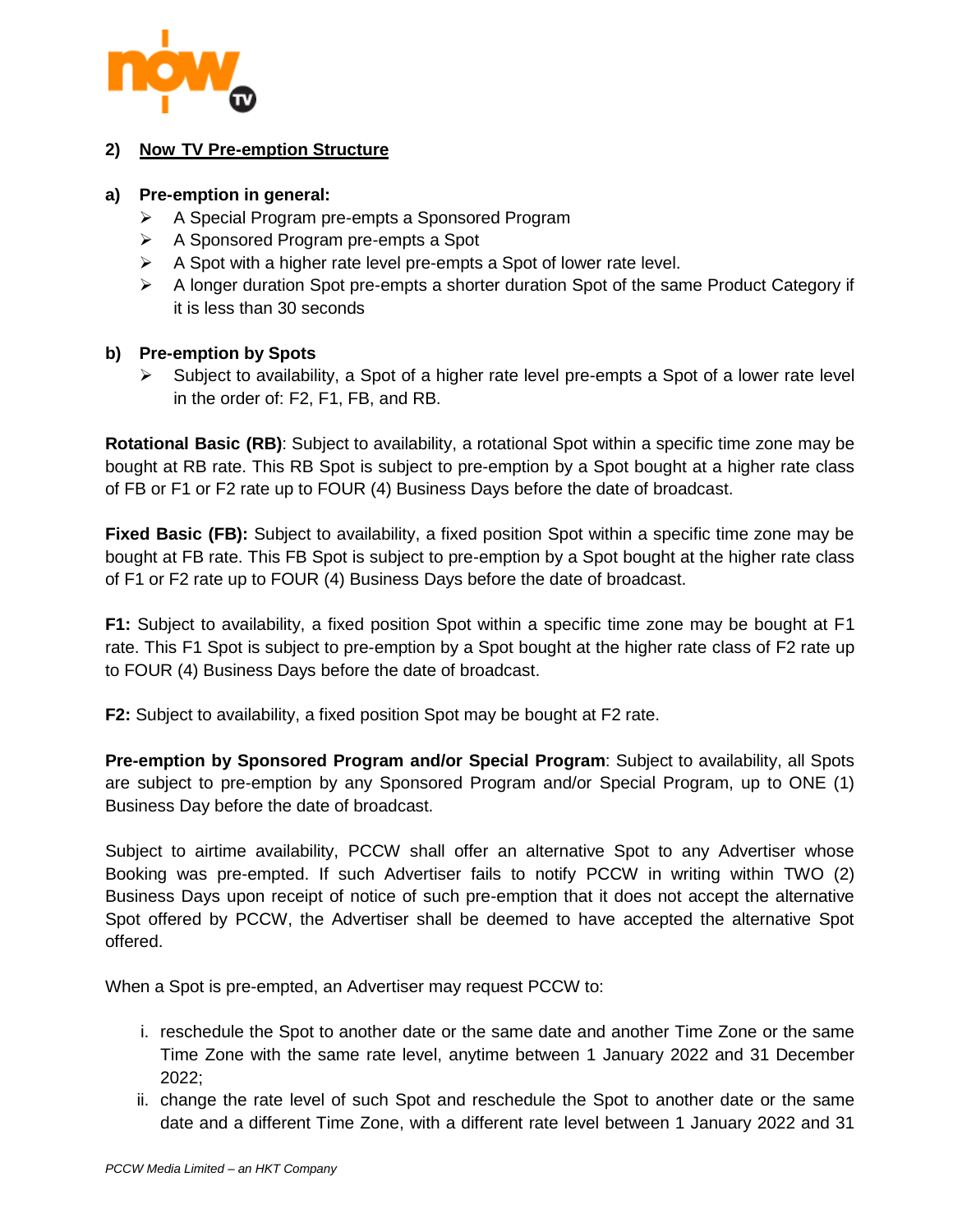

December 2022;

- iii. replace the Spot with another Spot from another channel group (subject to payment of any additional charges); or
- iv. cancel the Spot;

and PCCW may at its sole discretion, agree to such Advertiser's request.

# **c) Rescheduling**

If an Advertiser wishes to reschedule a Spot to another date and time, it shall provide PCCW with no less than FOURTEEN (14) days prior written notice before the proposed rescheduled date of broadcast of such Spot or the original scheduled date and broadcast of such Spot (whichever is earlier).

# **d) Volume Discount (VD)**

#### **Table 2:**

| Aggregate Advertising Expenditure in 2022** | <b>Volume Discount (%)</b> |
|---------------------------------------------|----------------------------|
| $$200,000 - $500,000$                       | 2.5%                       |
| $$500,001 - $1,000,000$                     | 5.0%                       |
| $$1,000,001 - $2,000,000$                   | 7.5%                       |
| $$2,000,001 - $4,000,000$                   | 10.0%                      |
| \$4,000,001 or above                        | 15.0%                      |

\*\* An Advertiser will be entitled to the volume discount as set out in Table 2 above based on its Aggregate Advertising Expenditure in 2022 which is the total amount spent by it on regular Spots, packages, programme sponsorship and product sponsorship for broadcast on Now TV (but excluding expenditure on digital platforms or digital media) between 01 January 2022 and 31 December 2022 (both days inclusive).

The Volume Discount can only be used for purchase of Spots on Now TV and not on packages, program sponsorships, product sponsorships and production costs.

# **3) Payment**

Notwithstanding any pre-emption of any Spot(s), all payments made under any Bookings will not be refunded, and the Advertiser and the Advertising Agent shall remain jointly and severally liable for the full amount of Fees for the pre-empted Spot(s).

# **4) General**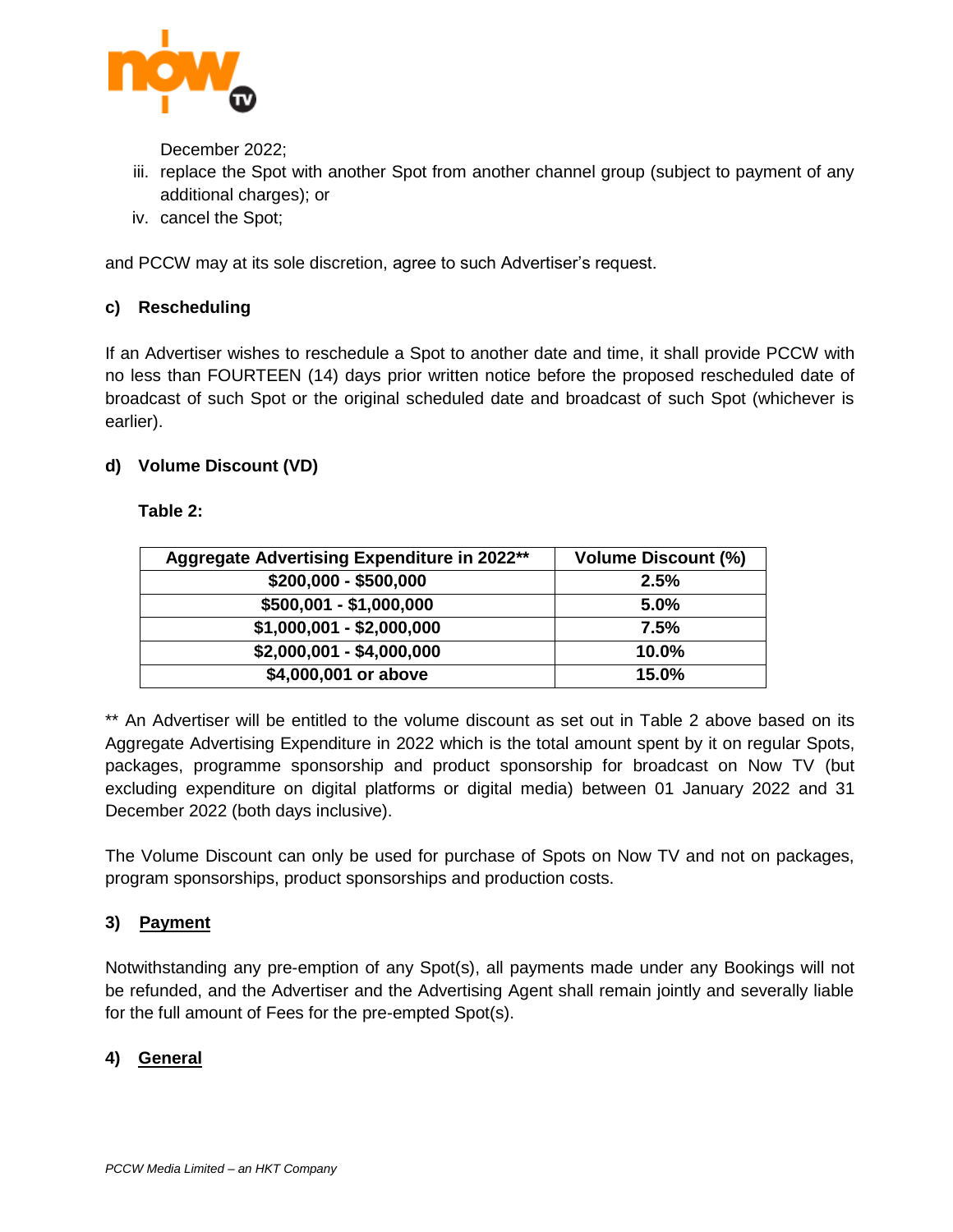

All capitalised terms used herein shall have the same meanings ascribed to them in the Advertising Terms and Conditions (which are available for viewing at https://www.nowtv.now.com/advertiser/)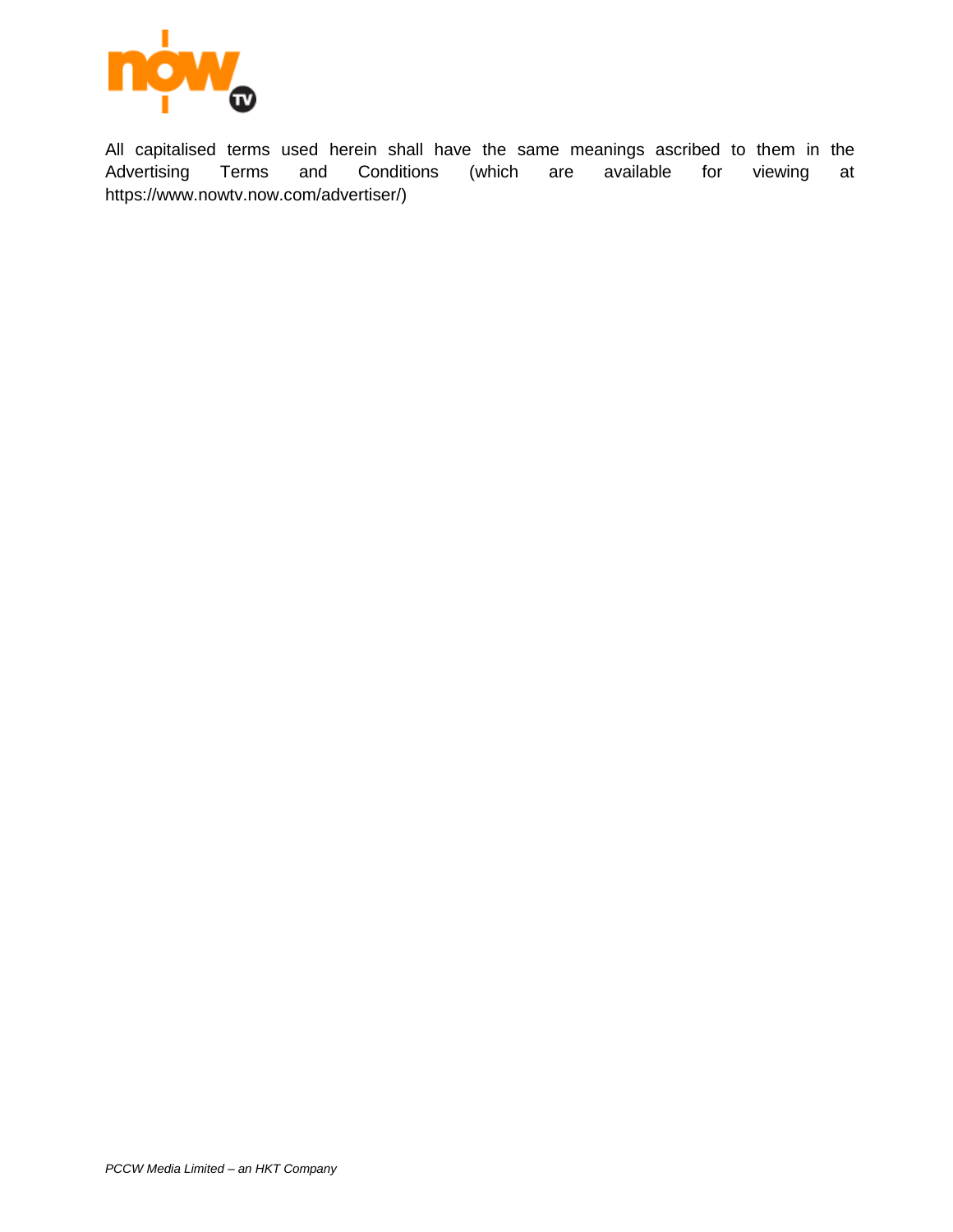

# **Specifications of Advertising Materials**

- 1. Acceptable material formats
	- Video tape in HDCAM
	- Media File in MXF OP1a (SMPTE 378M)
- 2. Technical Specification

| <b>HDCam</b> | Video | Screen display | 16:9 HD in full frame                            |  |  |  |
|--------------|-------|----------------|--------------------------------------------------|--|--|--|
| Tape         |       | Video Standard | 50                                               |  |  |  |
|              |       | Scan mode      | Interlace                                        |  |  |  |
|              |       | Start timecode | 10:00:00:00                                      |  |  |  |
|              |       | Safe area      | 95%                                              |  |  |  |
|              | Audio | Track 1        | Primary language stereo full mix left            |  |  |  |
|              |       | Track 2        | Primary language stereo full mix right           |  |  |  |
|              |       | Track 3        | Secondary language stereo full mix left or mute  |  |  |  |
|              |       | Track 4        | Secondary language stereo full mix right or mute |  |  |  |
|              |       | Dynamic range  | Between -20 dbfs and - 10 dbfs                   |  |  |  |
|              |       | Loudness       | Normalise at -21dB                               |  |  |  |

| Media | Video | File container            | MXF OP1a (SMPTE 378M)                                                 |
|-------|-------|---------------------------|-----------------------------------------------------------------------|
| File  |       | Content start             | First frame of content (no clock or no bars etc)                      |
|       |       | Content end               | Last frame of content (no black or frozen frame etc)                  |
|       |       | Start timecode            | 10:00:00:00                                                           |
|       |       | Safe area                 | 95%                                                                   |
|       |       | Codec                     | Sony XDCam HD 422                                                     |
|       |       | Chroma format             | 4:2:2                                                                 |
|       |       | <b>Bit rate</b>           | 50M bit per second                                                    |
|       |       | <b>Display Resolution</b> | 1920 x 1080                                                           |
|       |       | Frame rate                | 25fps (50i)                                                           |
|       |       | Scan mode                 | Interlace, top field first                                            |
|       |       | <b>GOP</b>                | IBBP (Length: 12) - sequence header on each GOP<br>- first GOP closed |
|       |       | Aspect ratio              | 16:9                                                                  |